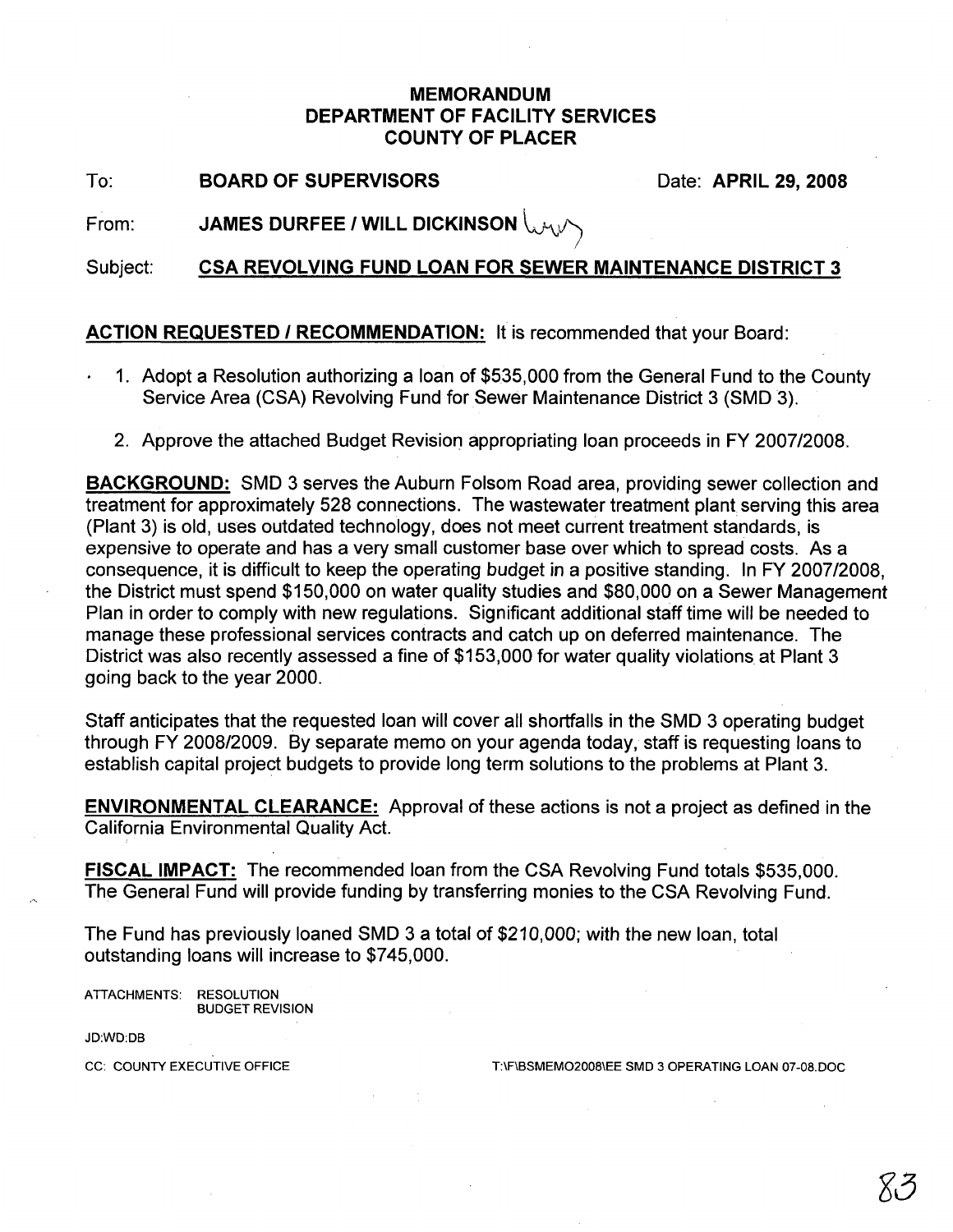## **Before the Board of Supervisors County of Placer, State of California**

## **In the matter of: A RESOLUTION AUTHORIZING A LOAN FROM THE GENERAL FUND TO THE CSA REVOLVING FUND FOR SEWER MAINTENANCE DISTRICT 3**

Reso. No. **Example** 

The following Resolution was duly passed by the Board of Supervisors of the County of Placer at a regular meeting held , 2008 by the following vote on roll call:

Ayes:

Noes:

Absent:

Signed and approved by me after its passage.

Attest:

Chairman, Board of Supervisors

Clerk of said Board

**WHEREAS,** Sewer Maintenance District 3 provides sewer service to customers in a portion of unincorporated Placer County, and

**WHEREAS,** new State and Federal water quality requirements have resulted in extraordinary expenses related to compliance projects in this District, and

**WHEREAS,** funding is not available within the budget of said District to comply with these new requirements, and

**WHEREAS,** this District requires loans to continue providing valuable public services, and

**WHEREAS,** the CSA Revolving Loan Fund exists to provide loans to Districts with funding problems, and

**WHEREAS,** in accordance with Government Code section 25210.9c(a), the Board of Supervisors has established the method and terms whereby the CSA Revolving Loan Fund is to be reimbursed for loans made by it on behalf of Sewer Maintenance District 3.

**NOW, THEREFORE, BE IT RESOLVED:** The Board of Supervisors of Placer County does hereby authorize a loan from the General Fund to the CSA Revolving Fund in the amount of \$535,000 for Sewer Maintenance District 3 for FY 2007/2008.